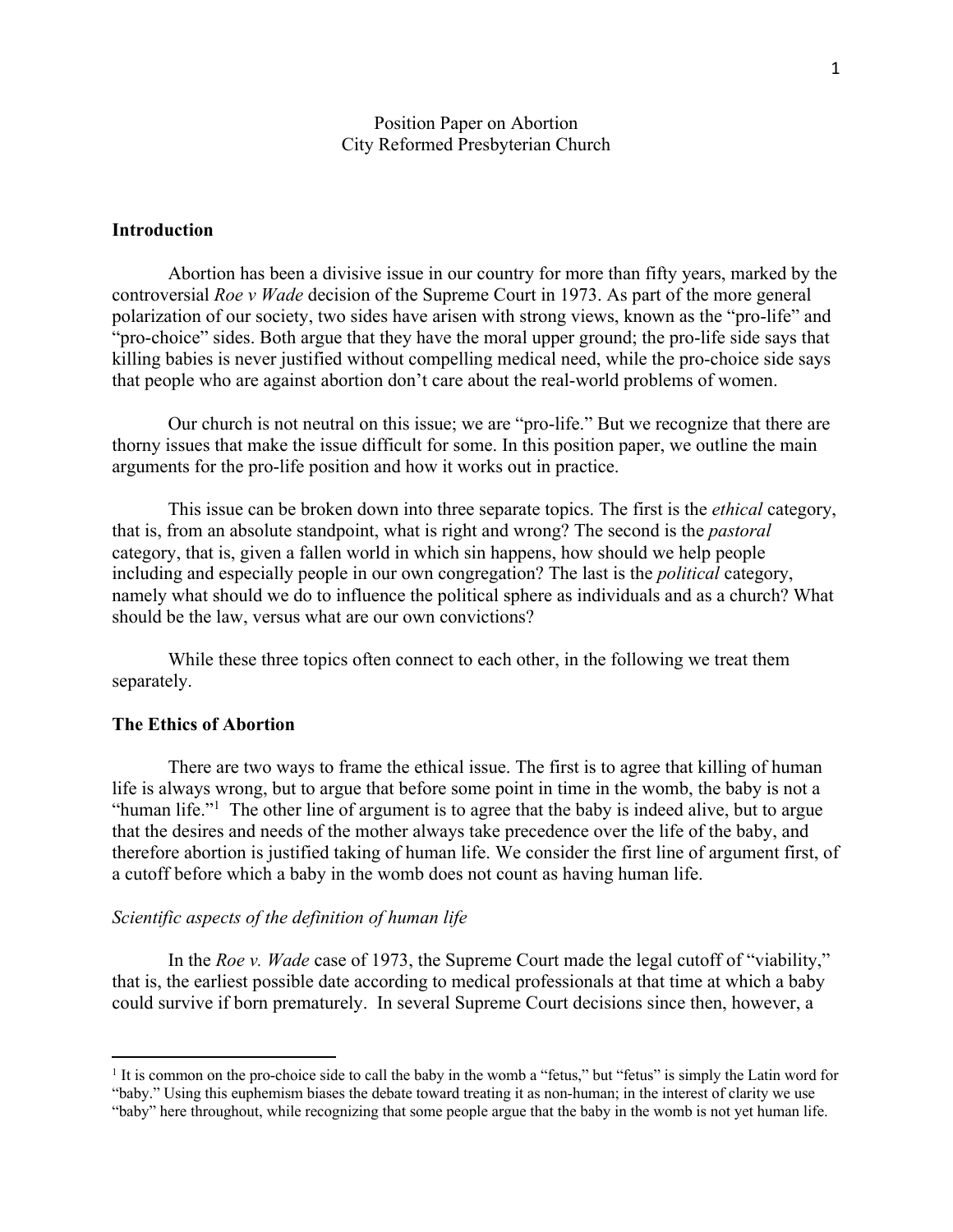cutoff at 24 weeks has been rejected, $2$  and the gestation time at which abortion is allowed has been moved later, so that the *de facto* law of the land in the United States in the year 2022 is that babies can be aborted up to the end of the ninth month of pregnancy. Eight states have also codified this standard.3

From a scientific standpoint, there is no medically significant difference between a baby just born and the same baby a few days earlier in the womb. A baby at late stages in the womb feels pain, reacts to sounds, and interacts with its mother.<sup>4</sup> There is therefore no scientific sense in treating a late-term baby as non-human.

The earlier cutoff, of "viability," raises untenable ethical issues, because many people are not viable on their own and require care from others. There is no ethical system we are aware of, certainly not a Christian one, that says that all people who require care from others to stay alive forfeit their humanity. But in going back to read the original Supreme Court *Roe v Wade* decision, the Court did not insist that viability is a clear standard for being human. Rather, they took this as a somewhat arbitrary cutoff based on their perception that there was no widespread agreement on other times for cutoffs. It was this ambiguity in their argument that eventually led to the time being moved to the ninth month in subsequent Court decisions, since one can always argue that someone views a later date as debatable.

There are two medically relevant earlier cutoffs that could be made, namely the date of first heart beat, and the date of the first brain activity. These are somewhat analogous to the cutoffs made at the end of life, where is it common to take the heart stopping or brain activity stopping as signs of death. These thresholds are very early compared to the viability cutoff: the heartbeat starts around 5 weeks gestation,<sup>5</sup> and an electroencephalogram (brain wave detector) can detect brain wave activity as early as forty-three days (about six weeks) after conception.

Biologically, however, the life of the embryo and the baby with a heartbeat are one continuum which starts at conception.6 The embryo has a unique DNA different from its mother

<sup>2</sup> In *Planned Parenthood v. Casey* in 1992, the Supreme Court ruled that abortion after 24 weeks for reasons of health of the mother could be allowed; later in *Doe v. Bolton* "health" defined to include the following factors: "emotional, psychological, familial, and the woman's age." In *Stenberg v Carhart*, the Supreme Court ruled that partial birth abortion could not be restricted (see https://embryo.asu.edu/pages/stenberg-v-carhart-2000); this was later somewhat restricted in *Gonzalez v. Carhart* in 2007.

<sup>3</sup> https://www.dailywire.com/news/these-8-states-allow-abortion-moment-birth-amanda-prestigiacomo

<sup>&</sup>lt;sup>4</sup> Although heartbreaking, it is worth dwelling upon the life and death of a baby in the womb, able to respond to pain and stimulus, because it shows us what is being destroyed if an abortion takes place. For video of such see *The Silent Scream*, https://www.youtube.com/watch?v=gON-8PP6zgQ. It is common that when a pregnant mother who is undecided on whether to have an abortion, looks at ultrasound pictures of the baby in her womb, it becomes difficult to see the fetus as anything other than a living human being.

<sup>5</sup> https://www.momjunction.com/articles/fetal-heartbeat\_00475982/

<sup>6</sup> The following is a summary given in a PCA study report about life in the womb: "The genetic structure established at [at the moment of conception] guides the development of this individual in regards to its sex, its physical characteristics, such as skin color, eye color, hair, weight, height, and many other characteristics. The only thing that is added is time and food. The development of this unique being begins at this moment of conception and continues until death." For the full report, see https://www.pcahistory.org/rgo/rpces/docsynod/007.html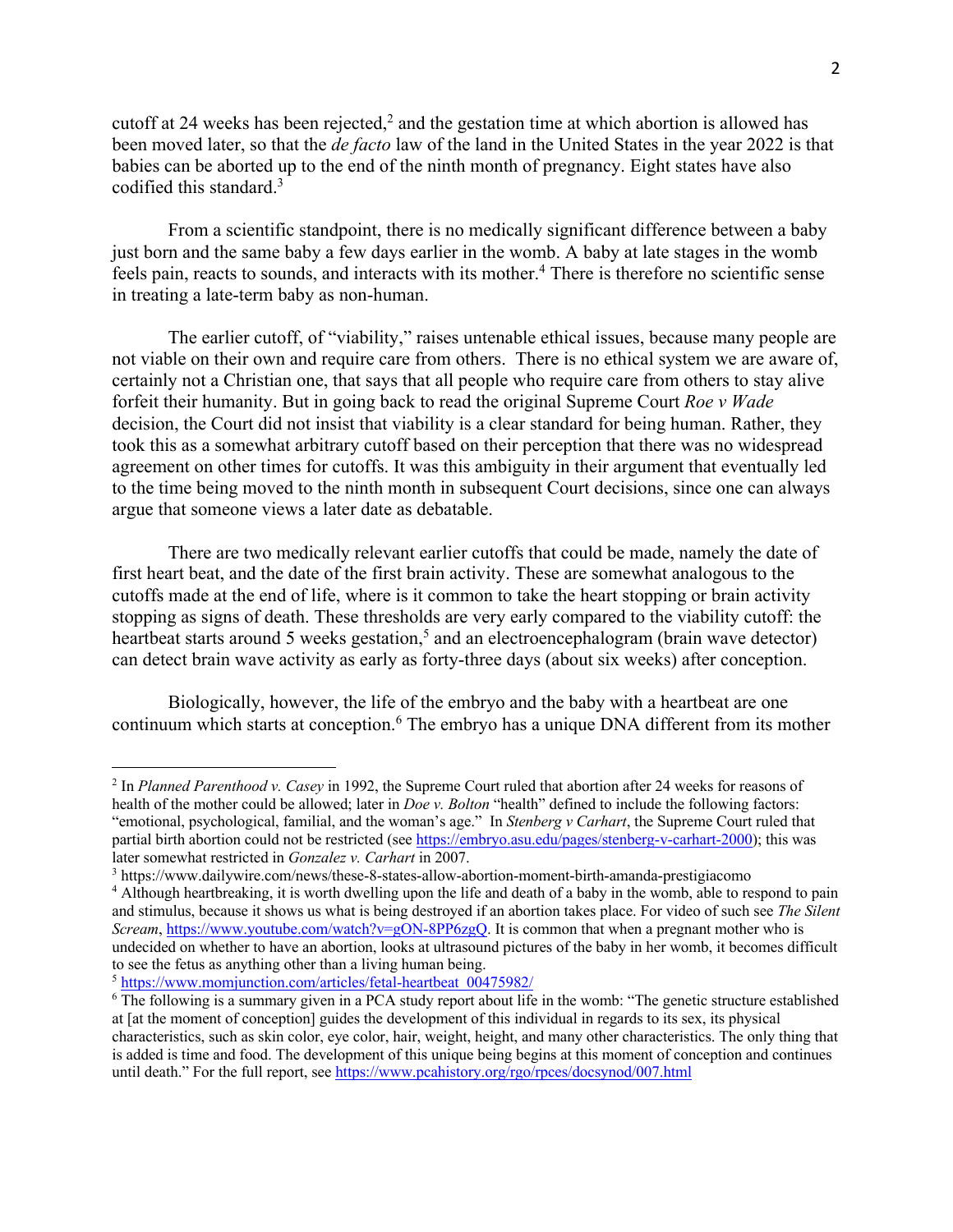from conception, and the building process of the baby moves continuously from this point all the way through the onset of the heartbeat and brain activity (and it can be argued, is not complete until after puberty). $<sup>7</sup>$ </sup>

It is the solemn conviction of City Reformed Presbyterian Church, that life begins at conception. Even if one can make arguments for cutoffs at later points in time, our ethic of life says that if there is ambiguity, we should err on the side of life, and not take ambiguity as an excuse to do what could be ending a human life. The analogy is sometimes made of driving at night on a misty road, and seeing a vague figure in the middle of the road which might be a human child or might not. The ambiguity does not mean that we are ethically justified to keep driving straight; rather, we err on the side of life by pulling aside lest we might kill someone.

With this standard, the ethics of ending the life of an embryo or baby in the womb become the same as any other ending of human life. Some examples include 1) the case where there are two lives at stake, and only one can reasonably be expected to be saved, and a decision must be made to save one; and 2) a life which is rapidly tending toward death and suffering could be relieved by not keeping that life alive artificially.

Note that taking this position means that we also believe that forms of contraception and fertility methods that end the life of an embryo, i.e., a fertilized human egg, are also unethical. Some might argue for another cutoff in this case, of "implantation," the time at which the fertilized egg connects to the placenta. However, as discussed above, biologically the life of the embryo is a continuum from conception. In the spirit of erring on the side of life where there is ambiguity, we believe that Christians should avoid contraception methods and fertility methods that destroy fertilized human ova. Ignorance of how these methods work is also not an excuse for using them; Christians have a moral obligation to ask questions and read about how these methods work. Some versions of the pill are believed to prevent implantation of a fertilized  $egg.^8$ 

# *Scriptural aspects of the definition of human life*

All of the above considerations assume that we are concerned with protecting human life. This takes us to the foundations of morality, which for Christians take us to the Scriptures as God's revelation of his will. This does not mean that the ethical argument can be made *only* from Scripture, but for Christians, the Scriptures are our starting point.

The most helpful place to begin the discussion of life is at the beginning, when God created life on this earth. One of the first things God did was to speak life into existence (Genesis 1-2). God created human beings in his own "image" (Genesis 1:26). Human life is therefore very precious in a way unlike any other creature. Not only was mankind made in the image of God,

<sup>7</sup> A neurologist friend has said that actually we are not fully formed until age 25, because only then is the frontal lobe finally hardened (a lobe of the brain responsible for decision making), and therefore we should not marry before then!

<sup>8</sup> See, e.g., https://www.hli.org/resources/abortifacient-brief-birth-control-pill/ and https://www.theatlantic.com/sexes/archive/2012/12/the-pill-contraceptive-or-abortifacient/266725/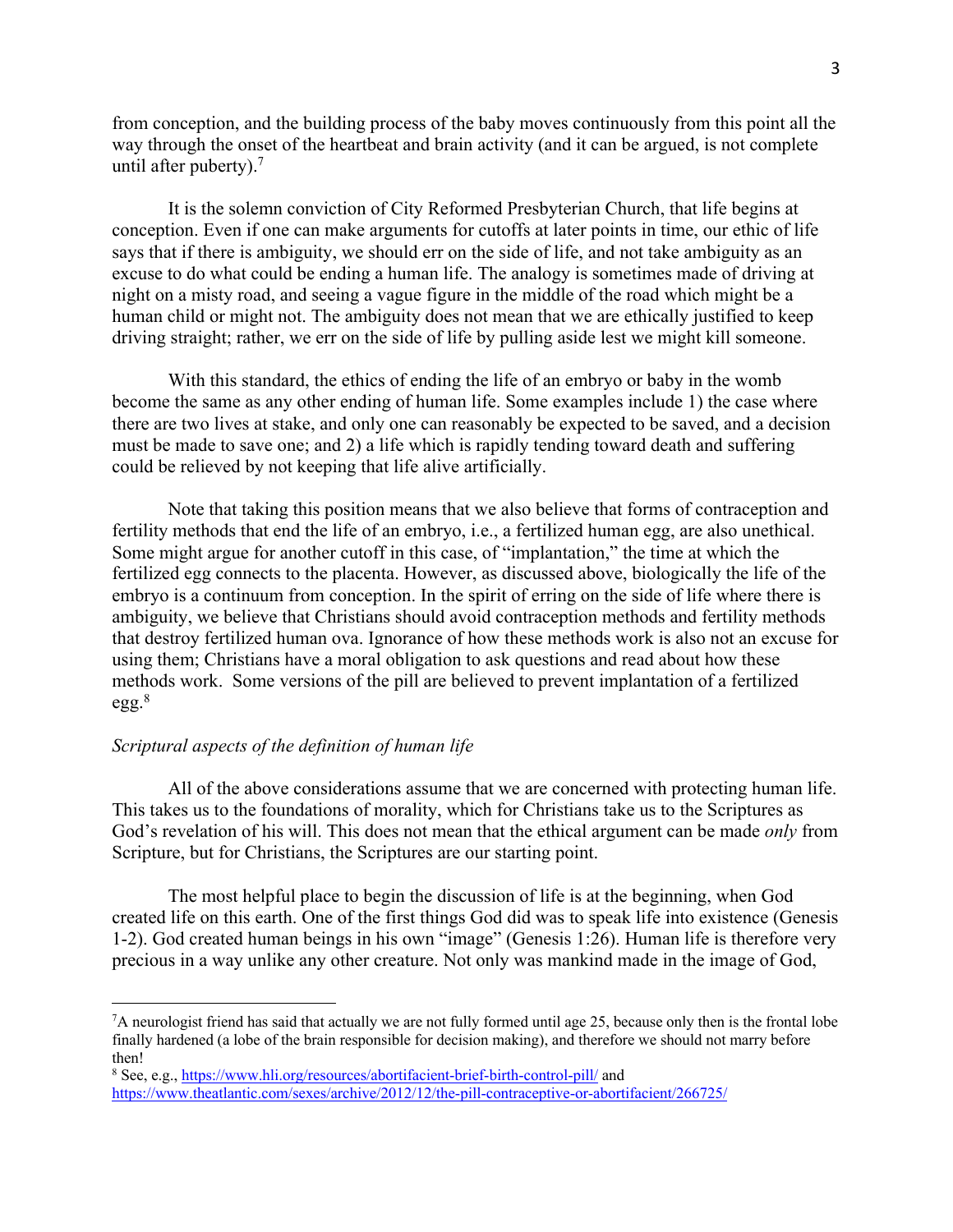but God gave dominion to them over all the animals and all of creation. Mankind was to both use and steward this creation that they might be fruitful and multiply (Genesis 1:28-30).

God made explicit the standard that the unjustified taking of human life is sin, and that justice demands a life for a life in the covenant of Noah:

"Whoever sheds the blood of man, by man shall his blood be shed, for God made man in his own image." (Genesis 9:6)

This same principle was repeated by God in the sixth commandment given to Moses (Exodus 20:13). Since every human is made in the image of God, therefore every human, regardless of age or stage or ability, is endowed with the dignity and worth of the one who created them.

The Westminster Larger Catechism, written in the 1600's, which is one of the doctrinal standards of our denomination, expounds the sixth commandment as follows (emphasis added):

#### **Question 135: What are the duties required in the sixth commandment?**

Answer: The duties required in the sixth commandment are all careful studies and lawful endeavors to preserve the life of ourselves and others by resisting all thoughts and purposes, subduing all passions, and avoiding all occasions, temptations, and practices, which tend to the unjust taking away the life of any…comforting and succoring the distressed, *and protecting and defending the innocent*.

To not murder is not to simply avoid the killing of an innocent person, but also to preserve human life in all its capacities. We preserve and value life because were created in the image and likeness of one who also preserves and values life. To protect life is therefore our created design.

Above, we mentioned the ethical argument that even if a baby in the womb is human, the needs and desires of the woman always outweigh those of the baby. Our perception is that this argument is trending toward the majority view of the pro-choice side in our day. The scientific case discussed above makes it very hard to argue that there is a reasonable cutoff at which the baby is not human. Therefore an increasing number of ethicists are arguing that even if we accept that babies in the womb are human, we should simply value the more important life over the lesser.9

Against this, the Scriptures tell is that God cares particularly for those who Jesus labels "the least of these:"

Then the righteous will answer him, saying, 'Lord, when did we see you hungry and feed you, or thirsty and give you drink? And when did we see you a stranger and welcome you, or naked and clothe you? And when did we see you sick or in prison and visit you?' And the King will answer them, 'Truly, I say to you, as you did it to one of the least of these my brothers, you did it to me.'" (Matthew 25:37-40)

<sup>9</sup> E.g., https://www.internationalaffairs.org.au/news-item/whose-rights-are-the-most-right-the-dilemma-ofautonomy-in-a-society-on-abortion-women-and-human-life/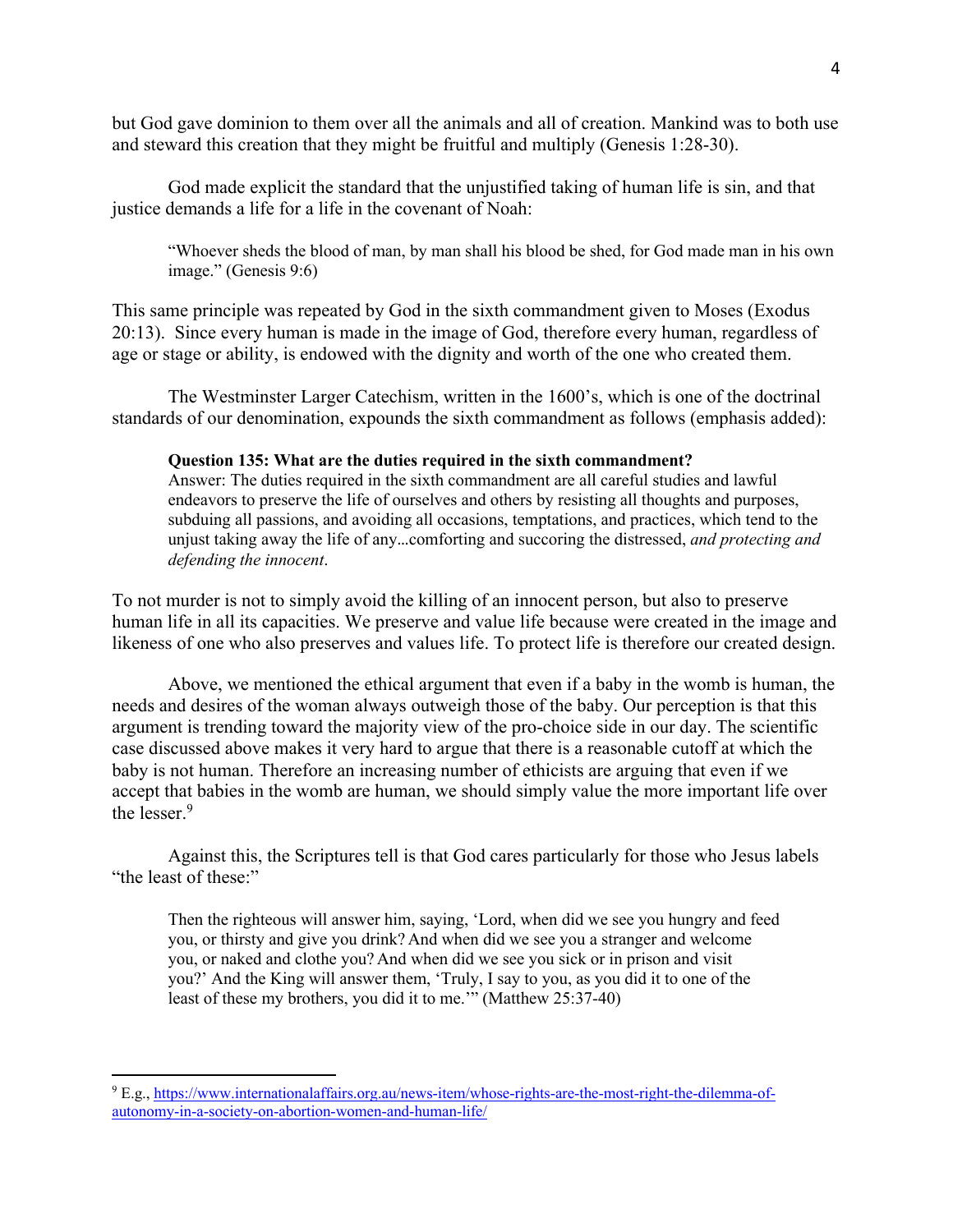Jesus specifically singled out children among those he cares about: "Let the children come to me." (Matthew 19:14). Throughout scripture there is an ongoing theme that God is against the proud, but for the humble, the weak, the poor, the hungry, the needy, and the helpless.

While Scripture does not address abortion directly, as the modern methods available today were not in existence then, it does address a very similar issue at length, namely infanticide. In the days of the Scriptures, infanticide functioned in society in a very similar way as abortion does today: women would carry a baby term and then immediately discard it or give it as a sacrifice to their gods (this was common for "temple prostitutes," who were a major part of pagan religions.) The Scriptures make it clear that this is an abomination, for example,

"You shall not worship the LORD your God in that way, for every abominable thing that the LORD hates they have done for their gods, for they even burn their sons and their daughters in the fire to their gods." (Deut. 12:31)

"They built the high places of Baal in the Valley of the Son of Hinnom, to offer up their sons and daughters to Molech, though I did not command them, nor did it enter into my mind, that they should do this abomination." (Jeremiah 32:35)

It is well documented that in the Roman Empire, people often discarded newborns in the garbage piles of cities, and the early church was known for going to these places to find, restore and raise these babies. $10$ 

While the Bible does not give an exact cutoff of when human life begins, it clearly talks of human life being morally responsible even in the womb, before birth. The Psalmist said,

"Behold, I was brought forth in iniquity, and in sin my mother conceived me," (Psalm 51:5)

and the Gospels record that Jesus and John perceived each other's presence while still in the womb. Elizabeth said,

"For behold, when the sound of your greeting came to my ears, the baby in my womb leaped for joy." (Luke 1:44)

The Scriptures, and the subsequent historical tradition of the early church down to the 20<sup>th</sup> century, overwhelmingly favor that we protect life in the womb as valuable and made in the image of God. As Christians we cannot embrace an ethic that pits the life and needs of a mother against the life of her baby; we must be fully pro-life and seek to prevent harm to both and give care to both.

# **Pastoral Issues of Abortion**

All of the above can be overwhelming to some readers, because it amounts to the "law" of God's perfect standard, which convicts our consciences. Statistics and Session's own knowledge of people in our church indicates that it is very likely that about 10% of the women in

<sup>10</sup> See, e.g., https://earlychurchhistory.org/medicine/infanticide-in-the-ancient-world/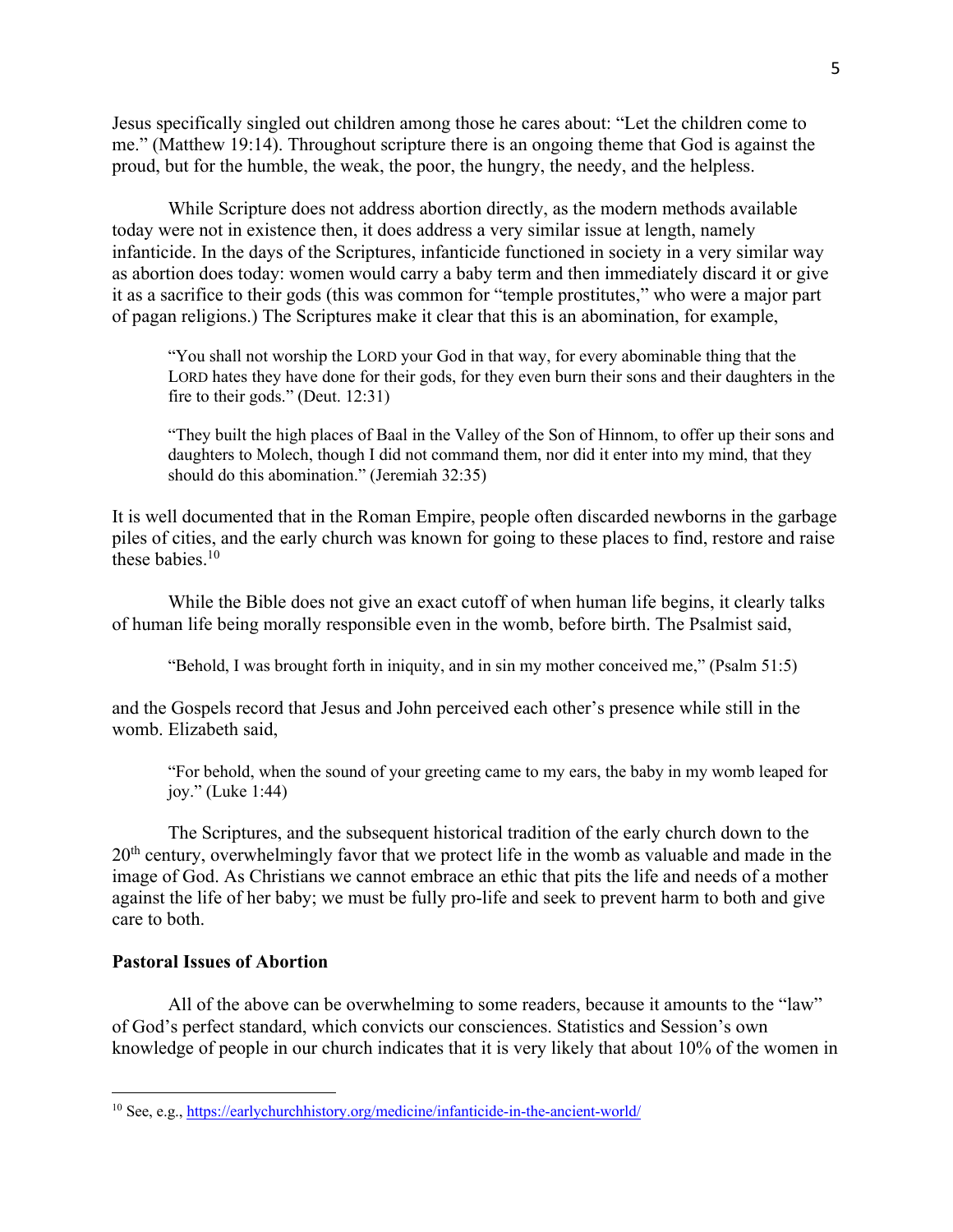our church have had abortions.<sup>11</sup> Many others have have used contraception or fertility methods without inquiring whether they destroy fertilized ova. We therefore need to recognize that the issue of abortion is not a problem of some other people "out there," but a general one for our society and our church community.

The good news of the gospel is a story of resurrection, the reversal of death, the permanent made impermanent. Jesus died for all of our sins; as the Westminster Confession says,

"As there is no sin so small, but it deserves damnation; so there is no sin so great, that it can bring damnation upon those, who truly repent." (WCF 15.4)

The words of Romans 8:1 hold true, "There is therefore now no condemnation for those who are in Christ Jesus."

One of the hardest things for many women who have had abortions is sorting out what they chose to do versus what they felt they had to do. Some women get abortions fully knowing what is involved, but a great many, in our personal experience, are pressured enormously by the father, by family, and friends into getting an abortion. The pro-life movement often says that there are two victims in an abortion: the baby, and the woman. A pregnant woman's body changes to protect the baby at all costs, and therefore the act of abortion is necessarily an act of violence against the woman. Various medical problems can occur such as pelvic infection, blood clots, endometriosis, major hemorrhage, uterine perforation, and menstrual disturbances. Lastly pathological pregnancies can follow abortions, resulting in premature deliveries, ectopic pregnancies, spontaneous abortions and stillborn births. Psychologically, women who have abortions can suffer from suppressed grieving. When a woman with an intended pregnancy has a natural miscarriage, her family and friends typically draw around her in sharing grief, while after a woman has had an abortion, which is the same thing but with added unnaturalness, people may say that she should rejoice that her problem is solved, or she may have no one to talk to about it.

Pastorally, this means that all of us can minister to women who have had abortions in two ways. First, we can allow them to grieve, and be there to grieve with them.12 Second, we can affirm the Gospel that says that not only are our sins forgiven, but also any sense of shame at sins done against us is also removed by the Cross of Christ:

"For it stands in Scripture: 'Behold, I am laying in Zion a stone, a cornerstone chosen and precious, and whoever believes in him will not be put to shame." (1 Peter 2:6)

<sup>&</sup>lt;sup>11</sup> For general statistics, see https://www.abort73.com/abortion\_facts/us\_abortion\_statistics/

<sup>&</sup>lt;sup>12</sup> One issue that can cause anxiety for women who have had abortions is whether they have prevented the baby from going to heaven. While we can never make absolute pronouncements about the salvation of anyone, we can say that God is able to save the soul of anyone, including the unborn, infants, and the mentally disabled; the Westminster Confession states, "Elect infants, dying in infancy, are regenerated and saved by Christ through the Spirit, who works when, and where, and how he pleases. So also are all other elect persons who are incapable of being outwardly called by the ministry of the Word." (Chapter 10.3) While the normal means of salvation is by faith in Christ through the proclamation of the Gospel, faith through hearing is an instrument used by God; it is Jesus who saves and who changes hearts. In addition, the Bible tells us that God favors the weak and those rejected by this world, in his unmerited grace.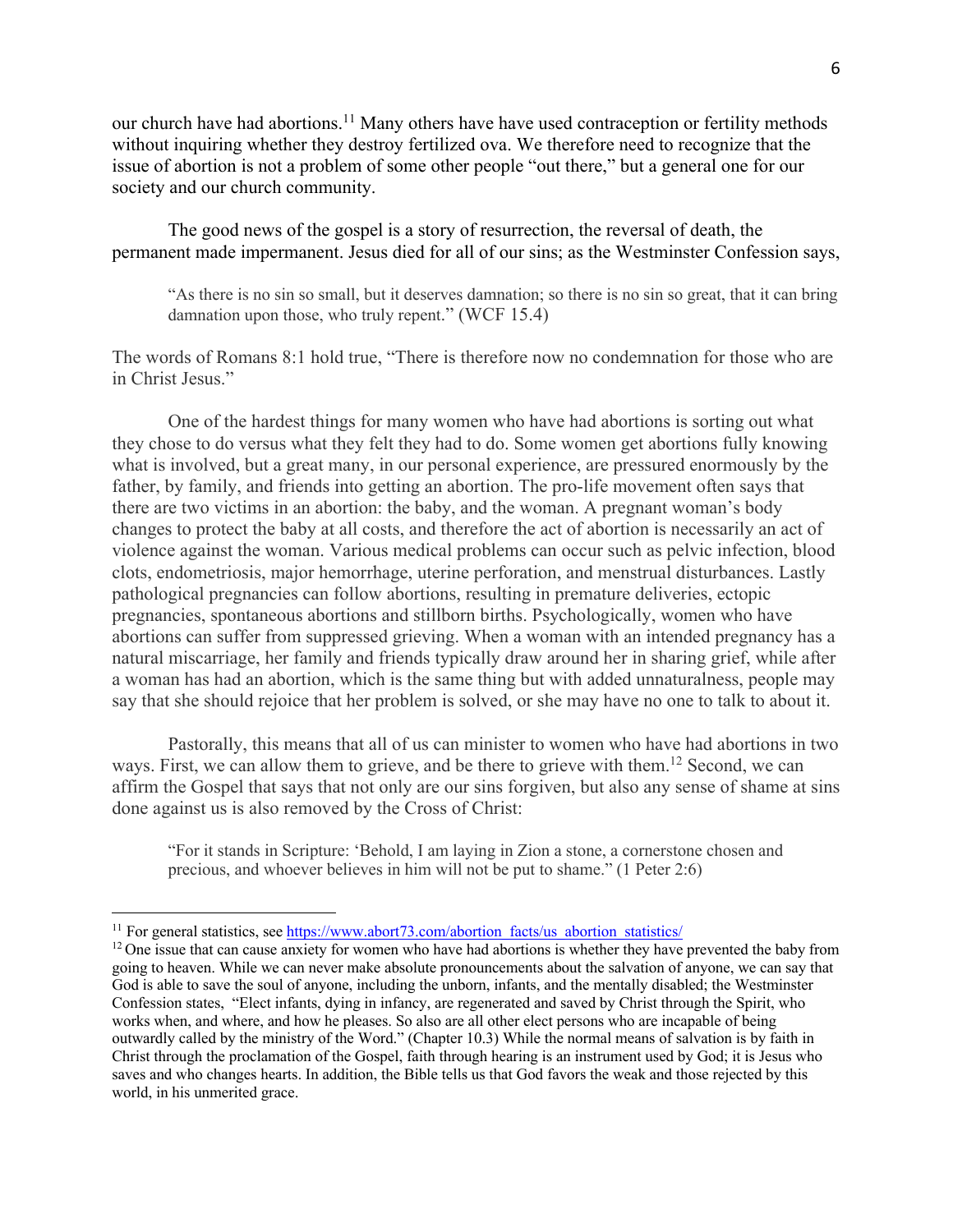It is also the case that some women, perhaps especially women who are members of close-knit Christian communities, choose abortion over what they perceive as the shame of an out-of-wedlock pregnancy.13 We must be careful here in how we talk about sexual sin. The Scriptures, and our church, teach clearly that sex is to be reserved for those who are married, and that it is sinful to have sex outside of marriage. However, two wrongs never make a right, and hiding our sin through other sins hurts our souls even further.

To work against this, we need to be a community that is *gracious* not only in regard to sexual sin but in regard to all sin. We can firmly teach that certain things are sinful, and that it is always best to not sin, while at the same time recognizing that we all sin and demonstrating confession, repentance, and acceptance of those who sin.

In general, the pressure many women feel toward abortion is a part of the general *alienation* in our culture. Many people, including women with unplanned pregnancies, feel that there is no one to whom they can turn in a crisis, that they must solve all their problems on their own, and that they will receive only judgment from others, not compassion, if they fail in their careers or ability to manage life. This alienation is fundamentally *unjust* toward women with unplanned pregnancies; it says, "There is no helper or rescuer for you; you must kill your baby before we will help you."

To work against this in the church, we need to be a community in which people feel deeply the *friendship* of other Christians in the church, with people they can turn to in a crisis with the confidence of receiving perhaps rebuke but never condemnation, and physical help in whatever is needed, even when repentance is incomplete.

Some in our church may want to directly volunteer to help with a crisis pregnancy center (our church has a partnership with the Women's Choice Network<sup>14</sup> of Pittsburgh) to directly aid women with crisis pregnancies.

Finally, we can help to create a culture in which adoption is celebrated. Some advocates for abortion argue that placing a child for adoption is a terrible thing, an evil. But in Scripture, adoption is the basis of how every one of us is connected to God—none of us are natural-born children of God except Jesus:

**"** But when the fullness of time had come, God sent forth his Son, born of woman, born under the law, to redeem those who were under the law, so that we might receive adoption as sons." (Galatians 4:4-5)

Sometimes even the language we use can contribute to making adoption seem negative, such as "putting up" a child for adoption which sounds like putting up something for sale. Better language is to "place" a child for adoption. An adopted child is a covenantally joined family member, as we are with God.

<sup>13</sup> https://www.christianexaminer.com/news/how-many-churchgoing-women-have-had-abortions-more-than-youthink.html

<sup>&</sup>lt;sup>14</sup> https://imissedmyperiod.com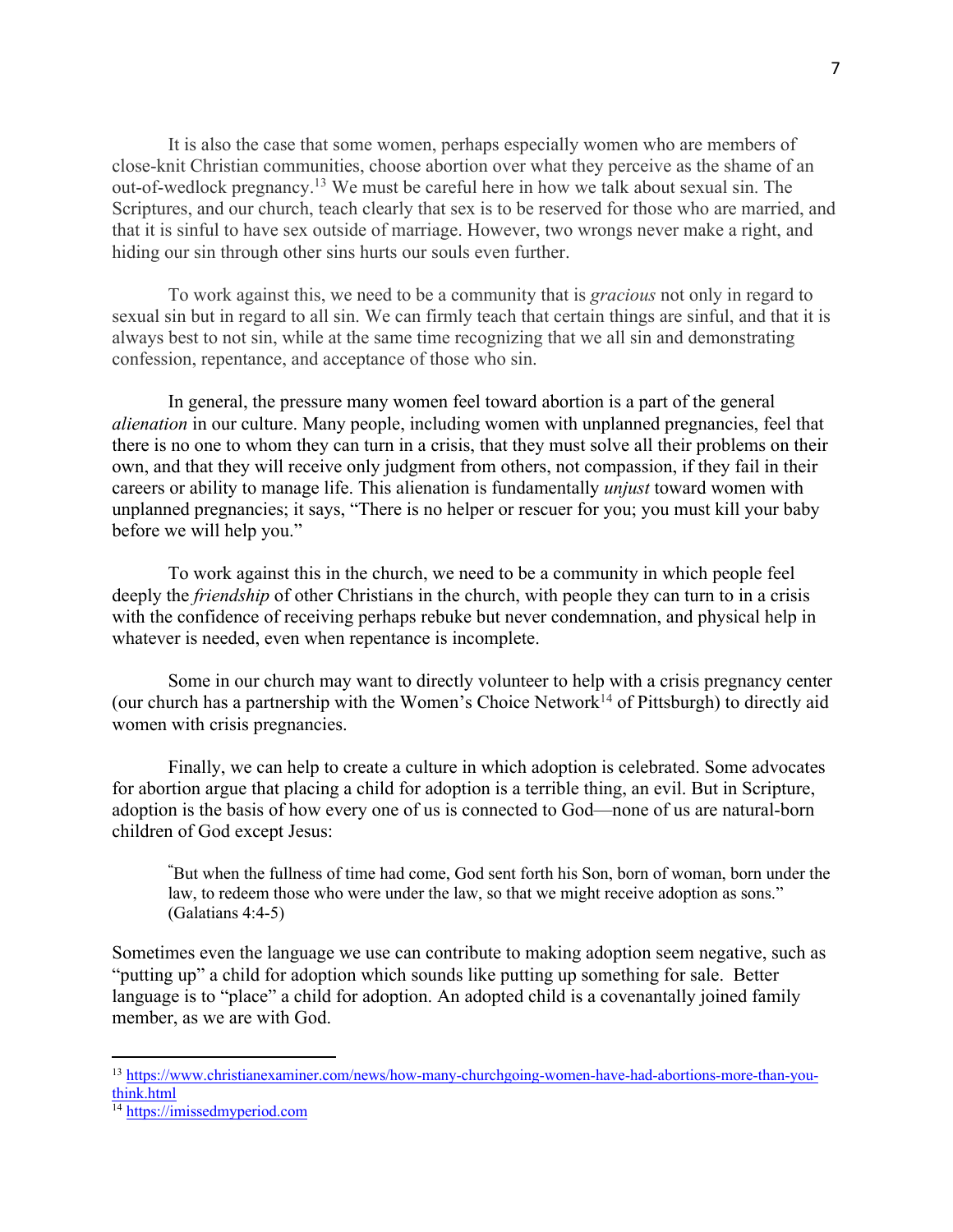# **The Politics of Abortion**

The issue of abortion cannot be separated from politics in our society. In some ways abortion has become a "shibboleth" of what side you stand on in our polarized society. By being pro-life, we will invariably be associated with the Republican party, because the Democratic party has taken the firm position to support the legality of abortion up to the moment of childbirth. 15

There are several different issues to be worked out in regard to the politics of abortion. One general issue is whether speaking about abortion is "bringing religion into politics." This should be unproblematic for Christians. Politics is all about making laws about what is right and wrong, and deciding what is right and wrong comes from the area of ethics, which in turn is informed by religion. For this reason it is fundamentally impossible to have an utter separation of government and religion, even when there is not an "established" (government-funded) church.

In saying this, we don't mean that everything that Christians believe is wrong should be reflected in the laws of the land. The Bible gives Christians much leeway to decide individually about debatable matters.16 But where there is broad consensus in a society that something is a severe evil and injustice, the government of that society has the right to use the authority given to it by God to make laws. The New Testament says, "Let every person be subject to the governing authorities. For there is no authority except from God, and those that exist have been instituted by God" (Romans 13:1). Every government, not just the US government, is held accountable by God to establish laws and practices that thwart evil and create justice. Christians should not allow the American language of "separation of church and state" to keep us from lobbying the government to do what is just and right.

Indeed, the language of some on the pro-choice side is to invoke explicitly Christian themes of social justice and opposing evil. To people on this side of the debate, to not allow abortion is to oppress women and to not care about the poor. Those making this argument agree that ethical and religious virtues of justice and morality should play a role in government, but they feel that the legality of abortion is a net good which helps the poor. Instead of casting the debate as between a religious side and a non-religious side, we do better to see it as a debate between two different religious approaches to law and justice.

There are several premises implicit in seeing abortion as a net good for society. The first is the belief that the sexual revolution is permanent, that human behavior in this area deeply

<sup>&</sup>lt;sup>15</sup> See https://www.congress.gov/bill/117th-congress/senate-bill/4132/text?r=1&s=3, especially point 3.9 which forbids any restriction on abortions *after* viability for any reason deemed good for health of the mother (which very is broadly interpreted by the courts—see footnote 2 above). This bill was passed by 100% of Democratic senators. (https://www.truthandaction.org/100-democratic-senators-vote-for-abortion-9-months-pregnancy/)

<sup>&</sup>lt;sup>16</sup> Eg., Romans 14:1. The Westminster Confession used by the PCA says, "God alone is Lord of the conscience and has left it free from any doctrines or commandments of men which are in any respect contrary to the Word of God, or which, in regard to matters of faith and worship, are not governed by the Word of God. Therefore, the rights of private judgment in all matters that respect religion are universal and inalienable. No religious constitution should be supported by the civil power further than may be necessary for protection and security equal and common to all others." (Chapter 20, Section 2).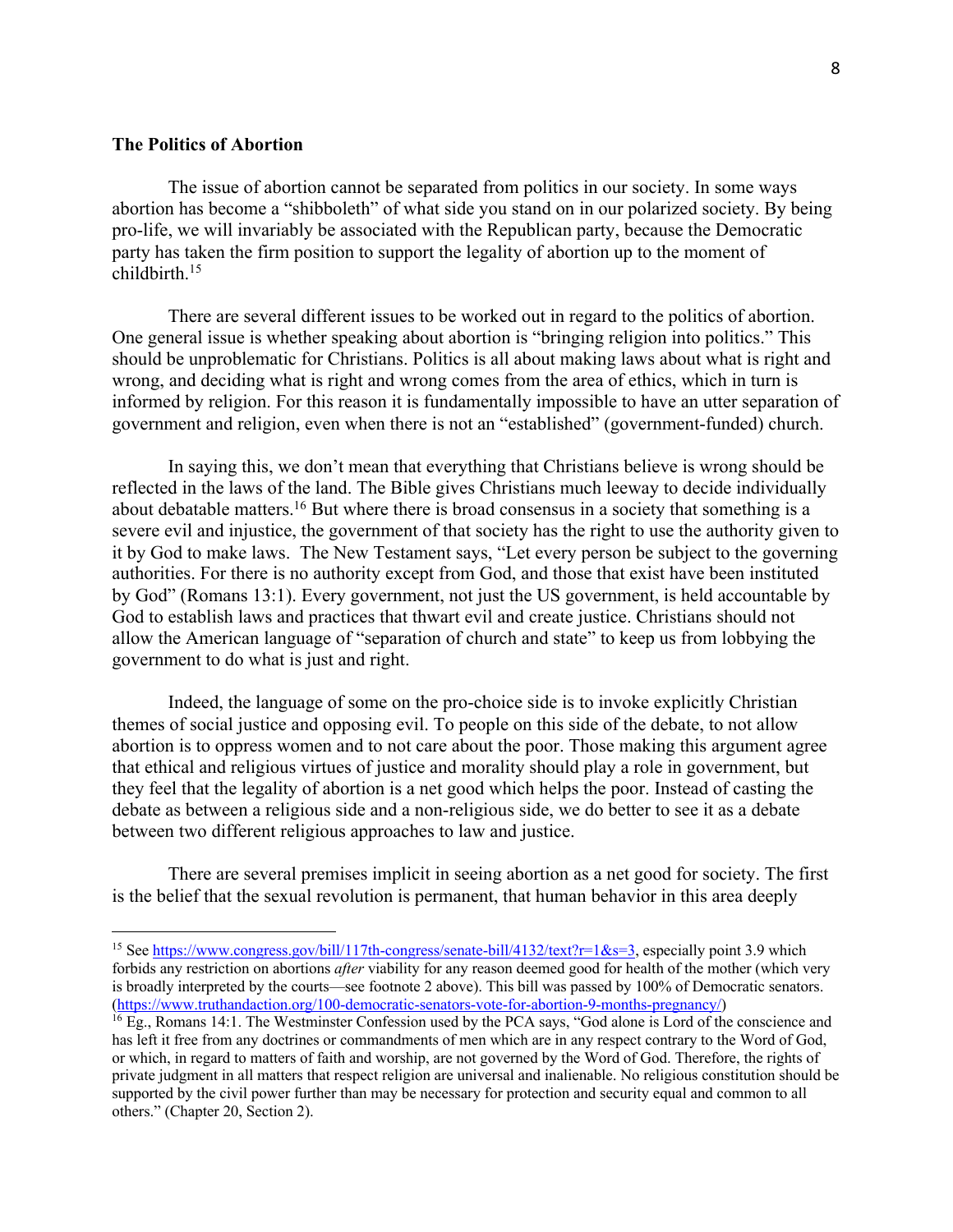connected to our bodies is impossible to change, and therefore unplanned pregnancies will always be rampant. The second implicit premise is that government and private help for women with crisis pregnancies will never be enough; we must always have abortion as a backup to keep women out of poverty. (Pro-life advocates are sometimes accused of not being sufficiently prolife in not supporting more government expenditure for the poor, but pro-choice advocates have not to our knowledge ever stated a threshold of government spending for the poor which would be sufficient for them to agree to end legal abortion; instead, abortion is presented as a permanent human right.) A third premise is that abortion does not really harm women much, although the evidence, as we discussed above, is to the contrary.

While it is undoubtably true that some pro-life advocates do not care sufficiently about helping the poor, it does not follow that using abortion as a means to reduce the number of poor people is just or that it actually helps them. Indeed, most of the arguments made for ending the life of a baby in the womb to help a woman could also be made for ending the life of a two-year old, or for that matter, for the government simply coming in to kill off the poor directly. The history of the pro-abortion movement is explicitly rooted in the movements of the early  $20<sup>th</sup>$ century to solve poverty by genocide.<sup>17</sup> Although no one in the pro-choice movement speaks that way now, it is still *de facto* the case that abortion is highly racially unequal, with much higher rate of abortions in the Black population.<sup>18</sup> We cannot escape the fact that for whatever reason, even if for the best intentions, we have a system that selectively kills Black babies.

Because we live in a society with multiple and fractured world views, political compromise is often necessary to build consensus for any law. That means that it is often expedient to accept part of what we want rather than to hold out for a pure form. For example, a ban on abortion after a heartbeat is detected could be easier to obtain than a ban on abortion and abortifacients after the moment of conception, and this would still be a step in the right direction.

*City Reformed and politics.* Our church has some unique issues in regard to this topic. While we identity as a "pro-life" church, we also have made it an explicit part of our church's founding vision to not be a "politicized" church, either to the left or to the right. There are several reasons for this. First, even when we may all agree that something is an evil, determining the exact political solution to end that evil is filled with pragmatic difficulties, and the leaders of the church are not (nor should they be) trained as experts in social and political matters. Second, the calling of the Church is always to proclaim the Gospel as its main focus, and not to get sidetracked onto secondary matters. Third, our particular mission field of the city and university communities means that it is more likely than in many communities that we will not have consensus on a lot of political topics. What binds us together is greater than what we disagree on.

As practical outworkings of this, City Reformed will not engage in political advocacy on specific laws or candidates, even while we reserve the right to (and indeed are called to) speak out on general issues of ethics and justice. We will not bind the consciences of our members by dictating their political actions on abortion legislation, voting, and other political issues. We also ask that everyone in the church extend the same grace toward other members. As brothers and

<sup>17</sup> See, e.g., https://www.amazon.com/Negro-Project-Diabolical-Duplicitous-Disastrous/dp/1480918628/

 $18$  See the statistics webpage cited in footnote 11, above. The rate of abortion for Black women is about 3.6 times higher than for White women.